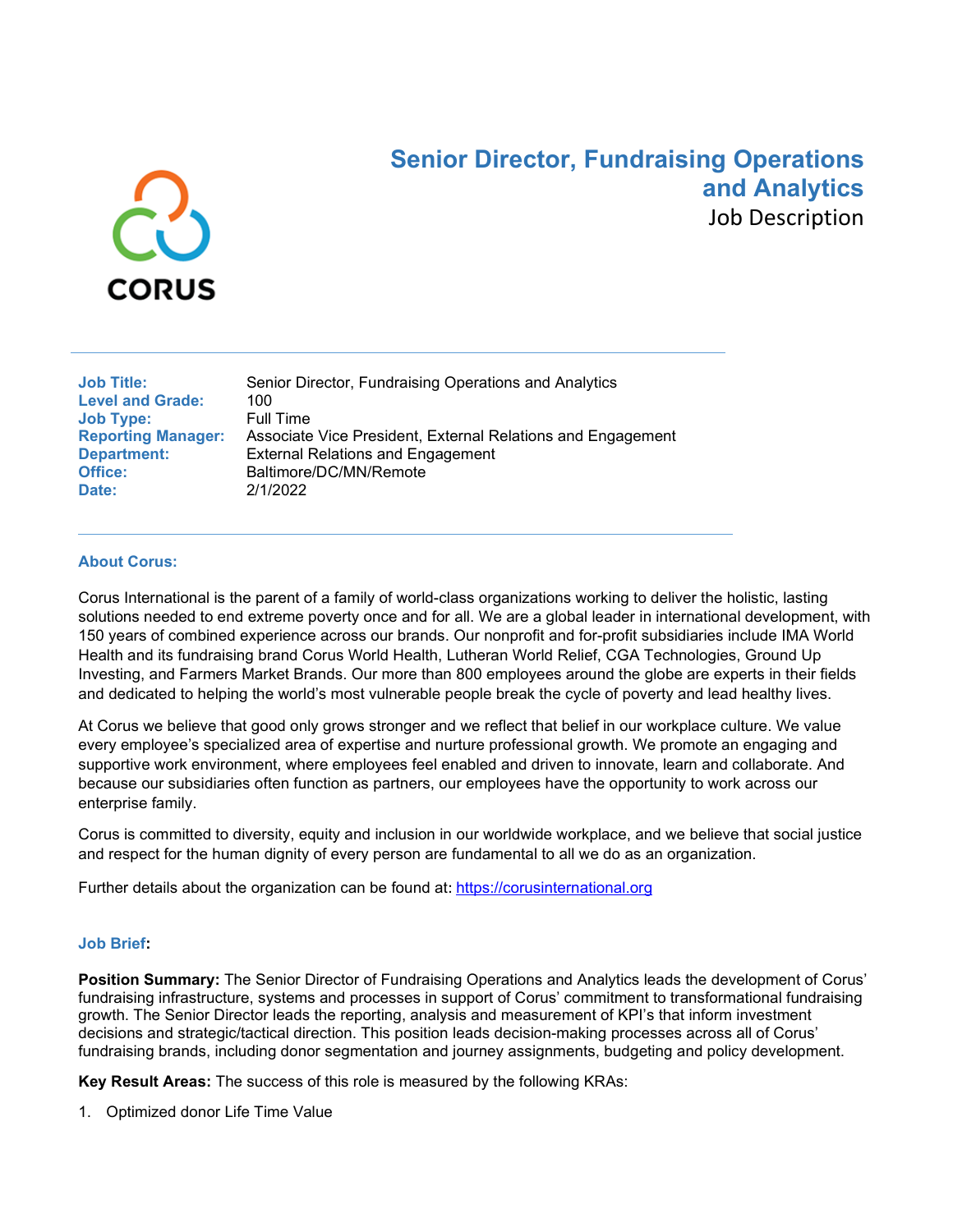- 2. Implementation and upgrade of fundraising systems and processes (i.e. CRM, Digital Fundraising platform, Dashboard)
- 3. Policy development and compliance
- 4. Optimization of donor acquisition, retention and conversion to high value donor segments
- 5. Data quality, governance, and analysis
- 6. Proposal development and acquisition for foundation, corporate and allied partners

# **Roles and Responsibilities:**

## **Leadership and Management:**

- Provide vision, leadership and oversight to Corus' operations infrastructure (Donor Relations and Stewardship, Prospect Development, Development Technology, Proposal Development, and Fundraising Analytics) to maximize fundraising impact and growth.
- Oversee and facilitate operational and strategic business initiatives that support peak fundraising performance and growth.
- Supervise Prospect Development, ensuring coordination of research assignments and deadlines and intentional strategies to develop and refresh a robust donor pipeline in pursuit of fundraising growth.
- Supervise Donor Relations and Stewardship, ensuring the following: appropriate policies and procedures for stewardship of gifts that uphold donor intent and the highest ethical standards; maintenance and enhancement of systems that track timely and accurate documentation of stewardship and engagement efforts. The stewardship program should be systematized to allow for creativity and opportunism in execution.

# **Strategy & Knowledge Development & Implementation:**

- In collaboration with the Vice President and Associate Vice President of ERE, lead strategy planning, annual planning, and budgeting processes for ERE's fundraising activities.
- In collaboration with the ERE Leadership team, lead implementation, tracking and reporting of Corus' fundraising strategy.

## **Networking & Partnership:**

- In collaboration with the Vice President and Associate Vice President of ERE, develop reporting and education opportunities that build Corus' fundraising culture.
- Enhance internal systems and processes to support an institution-wide culture of philanthropy, collaboration and continuous improvement.

## **Policies and Procedures:**

- Develop and maintain all fundraising related policies and procedures, conducting regular reviews that assess compliance and required updates.
- Leads the process of portfolio assignment and management across all donor segments.

## **Research, Program Management and M&E:**

- Leads the development of KPI dashboards that monitor fundraising results across all fundraising brands.
- Leads the data analysis and donor modeling that informs donor segmentation and portfolio assignments.

## **Documentation, Reporting & Data Management:**

- Supervise Development Technology, ensuring coordination and optimization of data entry and maintenance projects, maximization of Corus' CRM, and optimal deployment of data and analytics to inform donor strategies.
- Oversee the growth, maintenance, and enhancement of the Corus' technological proficiency and tools. Maximizes utilization of technologies to streamline operational processes. Optimize development systems and ensure the ability to generate useful and timely reports.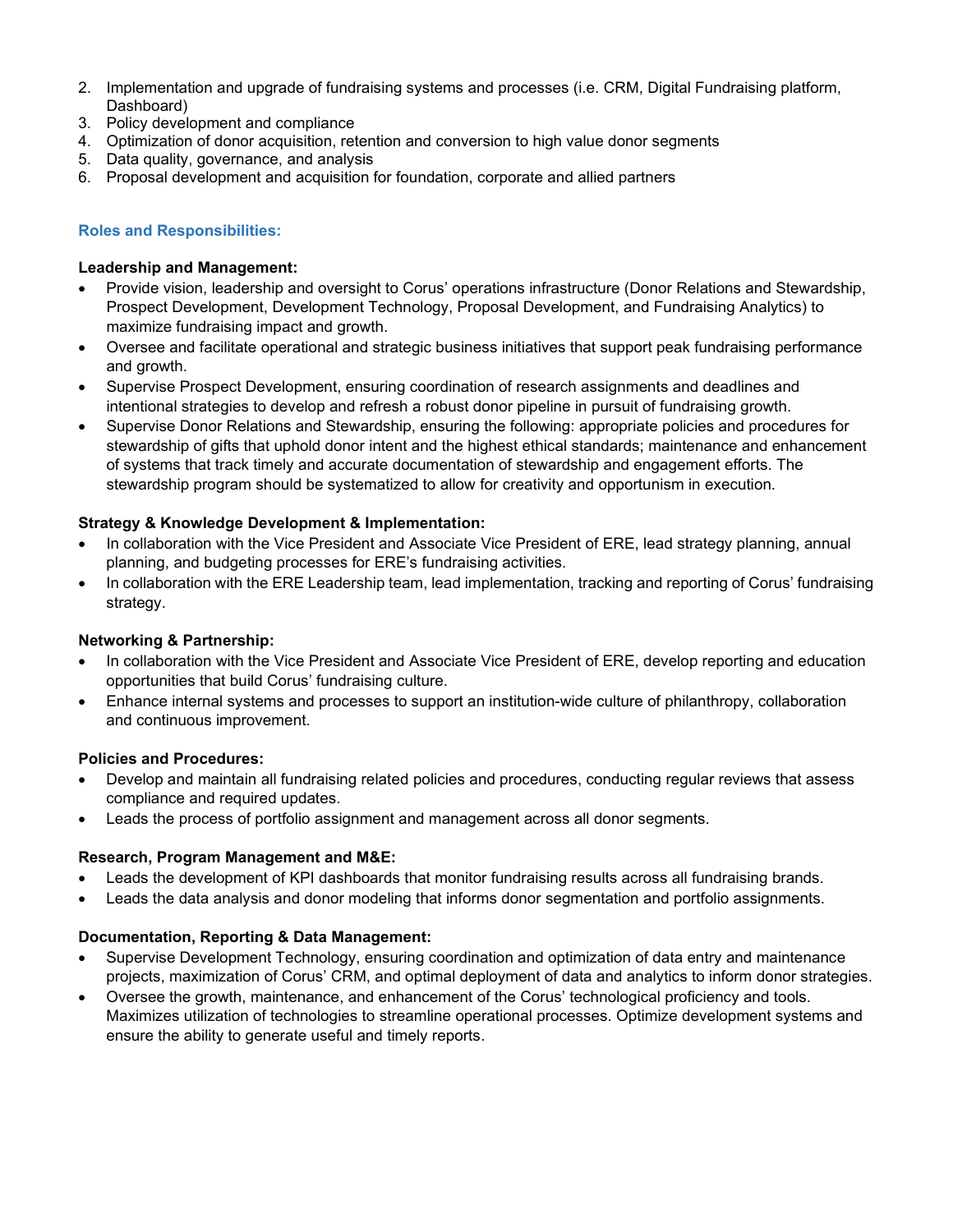# **Supervisory:**

Manages the job positions listed below:

- Director of Fundraising Analytics
- Senior Manager of Donor Relations
- Senior Associate of Donor Engagement
- Manager of Foundations and Partner Relations

# **Education & Experience:**

- Bachelor's degree required, Masters' degree in related field helpful.
- Philanthropic certification or accreditation preferred.
- Ten (10) years of relevant operational senior leadership experience in a complex organization.
- Seven (7) years of significant supervisory experience including creating and managing a budget, developing annual operating plans, and working closely with and making presentations to senior organizational leaders.

## **Qualifications:**

- Demonstrated ability to provide management oversight, vision, leadership, and direction to a large team in a complex healthcare, academic, or nonprofit environment.
- Visionary and creative.
- Achievement- and results-orientation; innately passionate about driving the best performance from a team and organization and skilled at goal setting, measuring success.
- Subject matter expertise in fundraising operations, understanding and interest in key industry issues.
- Experience in developing, implementing, and monitoring strategic plans to address current and future needs, as well as reporting on progress to senior administrative leaders and board members.
- Demonstrated skill in strategic and financial analysis and the ability to balance a variety of factors (e.g., cost, risk, short-term versus long-term impact) to achieve optimal outcomes.
- The ability to extract and analyze data to make effective, efficient, and independent decisions about strategy and process. Knowledge of modern data management practices and techniques, including database. information systems, data modeling, and analysis. Familiarity with technology and other innovations that can streamline processes.
- Unimpeachable integrity and trustworthiness; sound judgment in handling sensitive and confidential information
- High degree of professionalism, diplomacy and political savvy.
- Demonstrated flexibility and skill at resolving concerns and conflicts between individuals and among multiple members of a group in a fair and equitable manner.
- Excellent interpersonal, written, and verbal communication skills to interact with a variety of personalities at all levels and resolve concerns and conflict with composure, fairness and tact.
- Ability to work independently and follow through on assignments with very minimal direction and acceptance of full responsibility and accountability for all personal actions.

# **Other Duties:**

This job description is not designed to cover or contain a comprehensive list of activities, duties or responsibilities for the position. Duties, responsibilities and activities may change at any time with or without notice. All positions are required to perform any additional tasks assigned by the supervisor. Global positions that are bound by contracts will not be changed without notice and approval.

## **Working Conditions, Travel and Environment**

• The duties of the job require regular attendance at least 5 days/week. The employee must be available to work outside normal office hours or on the weekends as required.